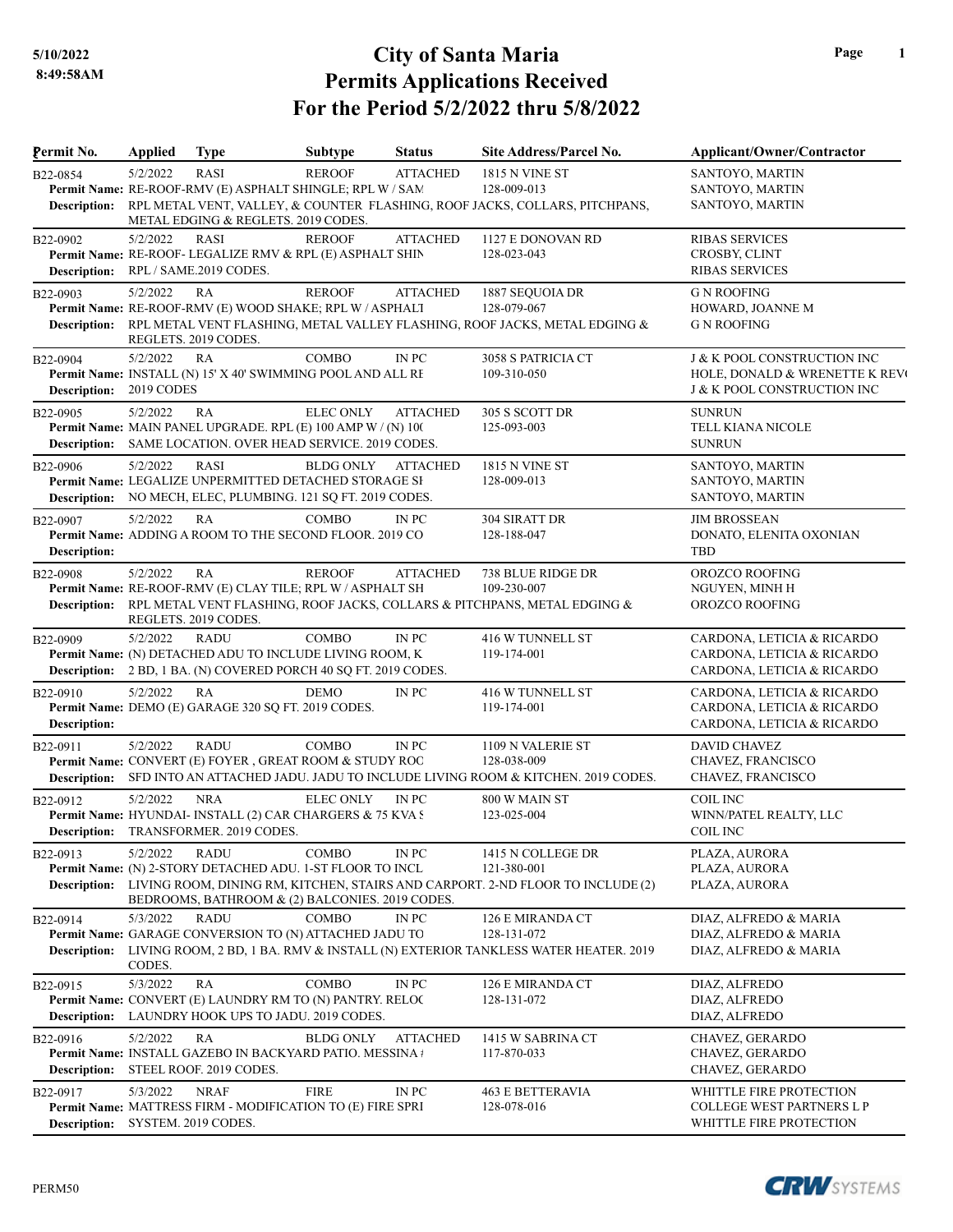| Permit No.                                             | <b>Applied</b>                    | <b>Type</b>                                                                                                                             | <b>Subtype</b>   | <b>Status</b>   | Site Address/Parcel No.                                                                                                                                                                                   | Applicant/Owner/Contractor                                                             |
|--------------------------------------------------------|-----------------------------------|-----------------------------------------------------------------------------------------------------------------------------------------|------------------|-----------------|-----------------------------------------------------------------------------------------------------------------------------------------------------------------------------------------------------------|----------------------------------------------------------------------------------------|
| B22-0918                                               | 5/3/2022                          | RA<br>Permit Name: PV SYSTEM - 6.48 KW GRID TIED ROOF MOUNTED !<br>Description: SYSTEM W / 16 MODULES. 2019 CODES.                      | <b>ELEC ONLY</b> | <b>ATTACHED</b> | 1711 N CANYON DR<br>128-025-033                                                                                                                                                                           | A. M. SUN SOLAR<br><b>EDNEY STEVEN ANDREW</b><br>A. M. SUN SOLAR                       |
| B22-0919                                               | 5/3/2022                          | <b>NRASI</b><br>Permit Name: BIRRERIA LA CHARRITA - INSTALL (1) 20 AMP OUTI<br>Description: FROM PANEL TO STAGE ON CEILING. 2019 CODES. | <b>ELEC ONLY</b> | <b>ATTACHED</b> | <b>1555 S BROADWAY</b><br>117-300-062                                                                                                                                                                     | FCM ELECTRIC INC<br><b>GALLISON GEORGE G/DONNA B FAM</b><br>FCM ELECTRIC INC           |
| B22-0920<br><b>Description:</b>                        | 5/3/2022                          | RA<br>Permit Name: PV SYSTEM - 3.70 KW ROOF MOUNTED SOLAR SYS<br>W / 10 MODULES. 2019 CODES.                                            | <b>ELEC ONLY</b> | <b>ATTACHED</b> | 1935 N MELANIE CT<br>128-151-022                                                                                                                                                                          | KUUBIX GLOBAL LLC<br>WELLS, MICHAEL T<br>KUUBIX GLOBAL LLC                             |
| B22-0921                                               | 5/3/2022                          | RASI<br>Permit Name: EAST MAIN APTS- REPLACE FASCIA AND REPAIR S'<br>REPLACE SUBFLOORS, STUCCO, DRYWAL. ALL EXT WORK. 2019 CODES        | <b>COMBO</b>     | IN PC           | 919 E MAIN ST<br>121-250-003<br>Description: HANDRAILS, ALL STAIR WOOD FRAMING, REPAIR EXPOSED ELECTRICAL IN WH ROOM,                                                                                     | SUNSHINE PAINTING AND MAINTENA<br>ESTE MAIN, LLC<br>SUNSHINE PAINTING AND MAINTENA     |
| B22-0922<br>Description:                               | 5/3/2022                          | <b>NRAF</b><br>Permit Name: PAPE KENWORTH- ADDING CELL/RADIO. 2019 COD                                                                  | <b>FIRE</b>      | IN PC           | 1322 WHITE CT<br>117-600-030                                                                                                                                                                              | STANLEY CONVERGENT SEC<br>SANTA MARIA INVESTMENTS LLC<br>STANLEY CONVERGENT SEC        |
| B22-0923<br>Description: CODES.                        | 5/3/2022                          | <b>NRAF</b><br>Permit Name: CERTIFIED FREIGHT LOGISTICS- ADDING CELL/RA                                                                 | <b>FIRE</b>      | IN PC           | 1344 WHITE CT<br>117-600-029                                                                                                                                                                              | STANLEY CONVERGENT SEC<br>SANTA MARIA INVESTMENTS LLC<br>STANLEY CONVERGENT SEC        |
| B22-0924                                               | 5/3/2022                          | RAF<br>Permit Name: VALENTINE COURT III-ADDING CELL/RADIO TO EN<br>Description: FIRE ALARM SYSTEM. 2019 CODES.                          | <b>FIRE</b>      | IN PC           | <b>250 E NEWLOVE DR</b><br>128-075-010                                                                                                                                                                    | STANLEY CONVERGENT SEC<br>VALENTINE COURT III, INC<br>STANLEY CONVERGENT SEC           |
| B22-0925                                               | (5/9/2022 7:44 AM NM)<br>5/3/2022 | RA<br>Permit Name: PV SYSTEM - 4.45 KW ROOF MOUNTED SOLAR SYS<br><b>Description:</b> W / 10 MODULES. 2019 CODES.                        | <b>ELEC ONLY</b> | <b>ATTACHED</b> | 2554 OCOTILLO AVE<br>111-360-011                                                                                                                                                                          | <b>SOLGEN ELECTRIC</b><br>LORANCE, JESSICA & CODY<br><b>SOLGEN ELECTRIC</b>            |
| B22-0926                                               | 5/3/2022                          | <b>NRAF</b><br>Permit Name: FOOD BANK - MODIFICATION TO (E) FIRE ALARM S                                                                | <b>FIRE</b>      | IN PC           | 490 W FOSTER<br>111-231-004<br>Description: ADDING (N) CELLULAR COMMUNICATOR TO SWITCH FROM PHONE LINES. 2019 CODES.                                                                                      | <b>BAY ALARM COMPANY</b><br><b>COUNTY OF SANTA BARBARA</b><br><b>BAY ALARM COMPANY</b> |
| B22-0927<br>Description:                               | 5/4/2022<br>2019 CODES.           | RADU<br>Permit Name: CONVERT (E) DETACHED STORAGE BLDG INTO AD                                                                          | <b>COMBO</b>     | IN PC           | 728 E BUNNY AVE<br>121-350-025<br>(N) LIVING SPACE ADDITION OF 448 SQ FT TO INCLUDE LIVING ROOM, KITCHEN, 2 BD, 1 BA.                                                                                     | CHAGOLLA, LUPITA<br>CHAGOLLA, GUADALUPE<br>CHAGOLLA, LUPITA                            |
| B22-0928                                               | 5/4/2022                          | RADU<br>Permit Name: CONVERT (E) MASTER BD IN SFD W / (N) LIVING SF<br>ELECTRICAL MAIN PANEL UPGRADE TO 200 AMP. 2019 CODES.            | <b>COMBO</b>     | IN PC           | 728 E BUNNY AVE<br>121-350-025<br>Description: ADDITION OF 150 SO FT INTO ATTACHED JADU THAT INLCUDES A KITCHEN, 1 BD, 1BA.                                                                               | CHAGOLLA, GUADALUPE<br>CHAGOLLA, GUADALUPE<br>CHAGOLLA, GUADALUPE                      |
| B22-0929<br><b>Permit Name:</b><br><b>Description:</b> | 5/4/2022                          | RADU                                                                                                                                    | COMBO            |                 |                                                                                                                                                                                                           |                                                                                        |
| B22-0930<br><b>Permit Name:</b><br><b>Description:</b> | 5/4/2022                          | RA                                                                                                                                      | COMBO            |                 |                                                                                                                                                                                                           |                                                                                        |
| B22-0931<br><b>Description:</b>                        | 5/4/2022<br>CODES.                | <b>NRA</b><br>Permit Name: PRINCESA MARKET- INSTALL (N) CHECK STANDS.                                                                   | COMBO            | IN PC           | <b>804 N BROADWAY</b><br>121-071-011<br>(E) FLOOR SINKS. REPLACE (E) WALK-IN REFRIGERATORS. RELOCATE SHELVING & REMODEL<br>(E) RSTRM TO BE ADA ACCESSIBLE. (N) OFFICES, (N) BREAK RM & PRODUCE AREA. 2019 | <b>JAMES L VOCELKA</b><br>NICK PARTNERS, LLC<br>TBD                                    |
| B22-0932<br><b>Description:</b>                        | 5/4/2022                          | RA<br>Permit Name: BLOCK WALL - 140 LN FT AT 6FT TALL USING "T" T'<br>OF FOUNDATION ON SIDES AND BACK OF PROPERTY. 2019 CODES.          | <b>FENCE</b>     | <b>ATTACHED</b> | 905 N LUCAS DR<br>121-103-012                                                                                                                                                                             | MARTINEZ, MERARI& JOAQUINA<br>MARTINEZ, MERARI& JOAQUINA<br>MARTINEZ, MERARI& JOAQUINA |
| B22-0933                                               | 5/4/2022                          | RA<br>Permit Name: RMV & RPL (E) FAU FROM HALLWAY, 54,000 BTU'S.<br>Description: AIRTEMP;VG75A072C24B1. 2019 CODES.                     | <b>MECH ONLY</b> | <b>ATTACHED</b> | 441 E PARK AVE 4<br>125-300-043                                                                                                                                                                           | AMERICAN ECO SERVICES INC<br>PIZANO, DEBORAH C<br>AMERICAN ECO SERVICES INC            |



**Page 2**

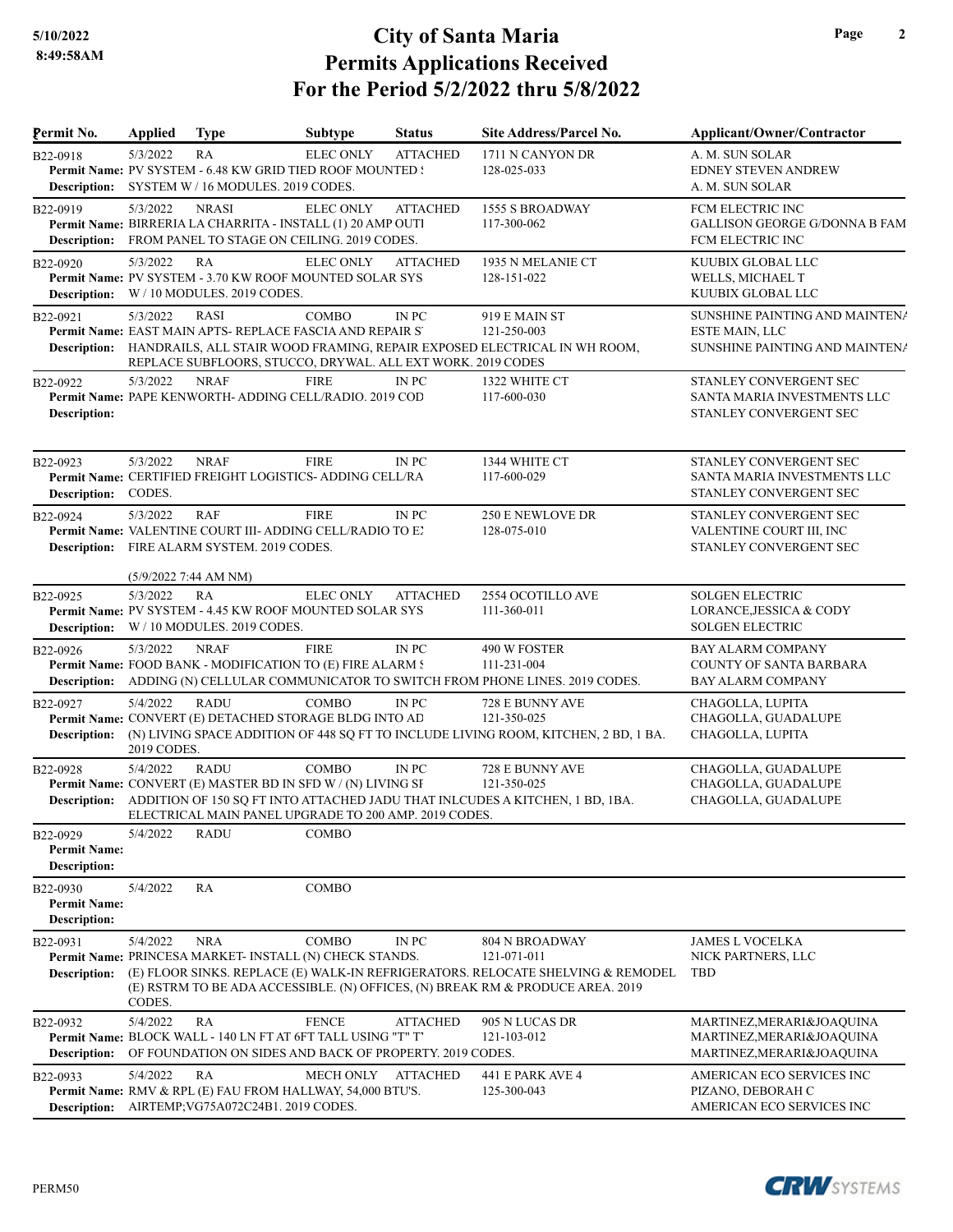| Permit No.                                                 | <b>Applied</b>                    | <b>Type</b>                                                                                             | <b>Subtype</b>   | <b>Status</b>   | Site Address/Parcel No.                         | Applicant/Owner/Contractor                                                         |
|------------------------------------------------------------|-----------------------------------|---------------------------------------------------------------------------------------------------------|------------------|-----------------|-------------------------------------------------|------------------------------------------------------------------------------------|
| B22-0934<br>Description:                                   | 5/4/2022                          | RA<br>Permit Name: RMV & RPL (E) FAU FROM HALLWAY. 72,000 BTU'S.<br>AIRTEMP;VG7SA072CT24BP. 2019 CODES. | <b>MECH ONLY</b> | <b>ATTACHED</b> | 829 JENNIFER CT<br>121-301-017                  | AMERICAN ECO SERVICES INC<br><b>BERUMEN, ISAIAS G</b><br>AMERICAN ECO SERVICES INC |
| B22-0935                                                   | 5/4/2022                          | RA<br>Permit Name: RMV & RPL (E) FAU FROM ###, ##, ### BTU'S.                                           | <b>MECH ONLY</b> | <b>ATTACHED</b> |                                                 | AMERICAN ECO SERVICES INC                                                          |
| Description:                                               | ###; ###. 2019 CODES.             |                                                                                                         |                  |                 |                                                 | AMERICAN ECO SERVICES INC                                                          |
| B22-0936<br>Description:                                   | 5/4/2022<br>###; ###. 2019 CODES. | RA<br>Permit Name: RMV & RPL (E) FAU FROM ###, ##, ### BTU'S.                                           | <b>MECH ONLY</b> | <b>ATTACHED</b> |                                                 | AMERICAN ECO SERVICES INC<br>AMERICAN ECO SERVICES INC                             |
| B22-0937<br><b>Description:</b>                            | 5/4/2022<br>###; ###. 2019 CODES. | RA<br>Permit Name: RMV & RPL (E) FAU FROM ###, ##, ### BTU'S.                                           | <b>MECH ONLY</b> | <b>ATTACHED</b> |                                                 | AMERICAN ECO SERVICES INC<br>AMERICAN ECO SERVICES INC                             |
| B22-0938                                                   | 5/4/2022                          | RA<br>Permit Name: RMV & RPL (E) FAU FROM ###, ##, ### BTU'S.                                           | <b>MECH ONLY</b> | <b>ATTACHED</b> |                                                 | AMERICAN ECO SERVICES INC                                                          |
| <b>Description:</b>                                        | ###; ###. 2019 CODES.             |                                                                                                         |                  |                 |                                                 | AMERICAN ECO SERVICES INC                                                          |
| B22-0939<br>Description:                                   | 5/4/2022<br>###; ###. 2019 CODES. | RA<br>Permit Name: RMV & RPL (E) FAU FROM ###, ##, ### BTU'S.                                           | <b>MECH ONLY</b> | <b>ATTACHED</b> |                                                 | AMERICAN ECO SERVICES INC<br>AMERICAN ECO SERVICES INC                             |
| B22-0940                                                   | 5/4/2022                          | RA<br>Permit Name: RMV & RPL (E) FAU FROM ###, ##, ### BTU'S.                                           | <b>MECH ONLY</b> | <b>ATTACHED</b> |                                                 | AMERICAN ECO SERVICES INC                                                          |
| <b>Description:</b>                                        | ###; ###. 2019 CODES.             |                                                                                                         |                  |                 |                                                 | AMERICAN ECO SERVICES INC                                                          |
| B22-0941<br><b>Description:</b>                            | 5/5/2022                          | RA<br>Permit Name: (N) PATIO COVER FOR (E) SFD. 2019 CODES                                              | <b>BLDG ONLY</b> | IN PC           | 1006 S ADAM WAY<br>123-192-020                  | MONTANO, JUAN & MARIVEL<br>MONTANO, JUAN & MARIVEL<br>MONTANO, JUAN & MARIVEL      |
| B22-0942<br><b>Description:</b>                            | 5/5/2022<br>2019 CODES.           | <b>NRA</b><br>Permit Name: HOT DOG ON A STICK - INSTALL 4 (N) CAN LIGHTS                                | <b>ELEC ONLY</b> |                 | PLAN LOCATIC197 TOWN CENTER EAST<br>125-320-047 | WESTERN STATES ELECTRIC INC<br>SMTC ACQUISITION LLC<br>WESTERN STATES ELECTRIC INC |
| B22-0943<br>Description:                                   | 5/5/2022                          | <b>RADU</b><br>Permit Name: (N) ATTACHED ADU TO INCLUDE KITCHEN, 2 BD, 1                                | <b>COMBO</b>     | IN PC           | 305 W HARDING AVE<br>119-030-031                | ARZATE, HELEODORO<br>ARZATE, HELEODORO<br>ARZATE, HELEODORO                        |
| B22-0944<br><b>Permit Name:</b><br><b>Description:</b>     | 5/5/2022                          | <b>NRA</b>                                                                                              | COMBO            |                 | 1890 W STOWELL RD<br>117-820-027                | CALIFORNIA GIANT, INC                                                              |
| B22-0945<br><b>Permit Name:</b><br><b>Description:</b>     | 5/5/2022                          | <b>RADU</b>                                                                                             | COMBO            |                 | 601 W MORRISON AVE<br>123-171-011               | MEJIA, ONESIMO TRUST                                                               |
| B22-0946<br><b>Permit Name:</b><br>Description:            | 5/5/2022                          | <b>RADU</b>                                                                                             | COMBO            |                 | 502 W MCELHANY AVE<br>119-091-010               | MEJIA ALCA, LLC                                                                    |
| B22-0947<br><b>Permit Name:</b><br>Description:            | 5/5/2022                          | <b>RADU</b>                                                                                             | COMBO            |                 | 424 CABO SAN LUCAS CIR<br>128-089-032           | HERNANDEZ, MANUEL<br>HERNANDEZ, MANUEL<br>HERNANDEZ, MANUEL                        |
| B22-0948<br><b>Permit Name:</b><br><b>Description:</b>     | 5/5/2022                          | <b>RADU</b>                                                                                             | COMBO            |                 |                                                 |                                                                                    |
| B22-0949<br><b>Permit Name:</b><br>Description:            | 5/5/2022                          | <b>RADU</b>                                                                                             | COMBO            |                 | 2449 N CESAR E. CHAVEZ DR<br>117-960-003        | DE LEON, EDUARDO                                                                   |
| BR212127-0001<br>Description:                              | 5/3/2022                          | RA<br>Permit Name: DEMO ADDITIONAL 73 SF AND DOWNSIZE STORAC                                            | <b>BLDG ONLY</b> |                 | PLAN LOCATIC1820 S THORNBURG ST<br>117-470-020  | CHAVEZ, ISIDRO G<br>CHAVEZ, ISIDRO G<br>CHAVEZ, ISIDRO G                           |
| ENC22-0131<br>Permit Name: use on next enc<br>Description: | 5/4/2022                          | <b>ENCRH</b>                                                                                            |                  | ON HOLD         | 117-470-003                                     | <b>SOCAL GAS COMPANY</b><br>CHAVEZ, ISIDRO<br>SOCAL GAS COMPANY                    |